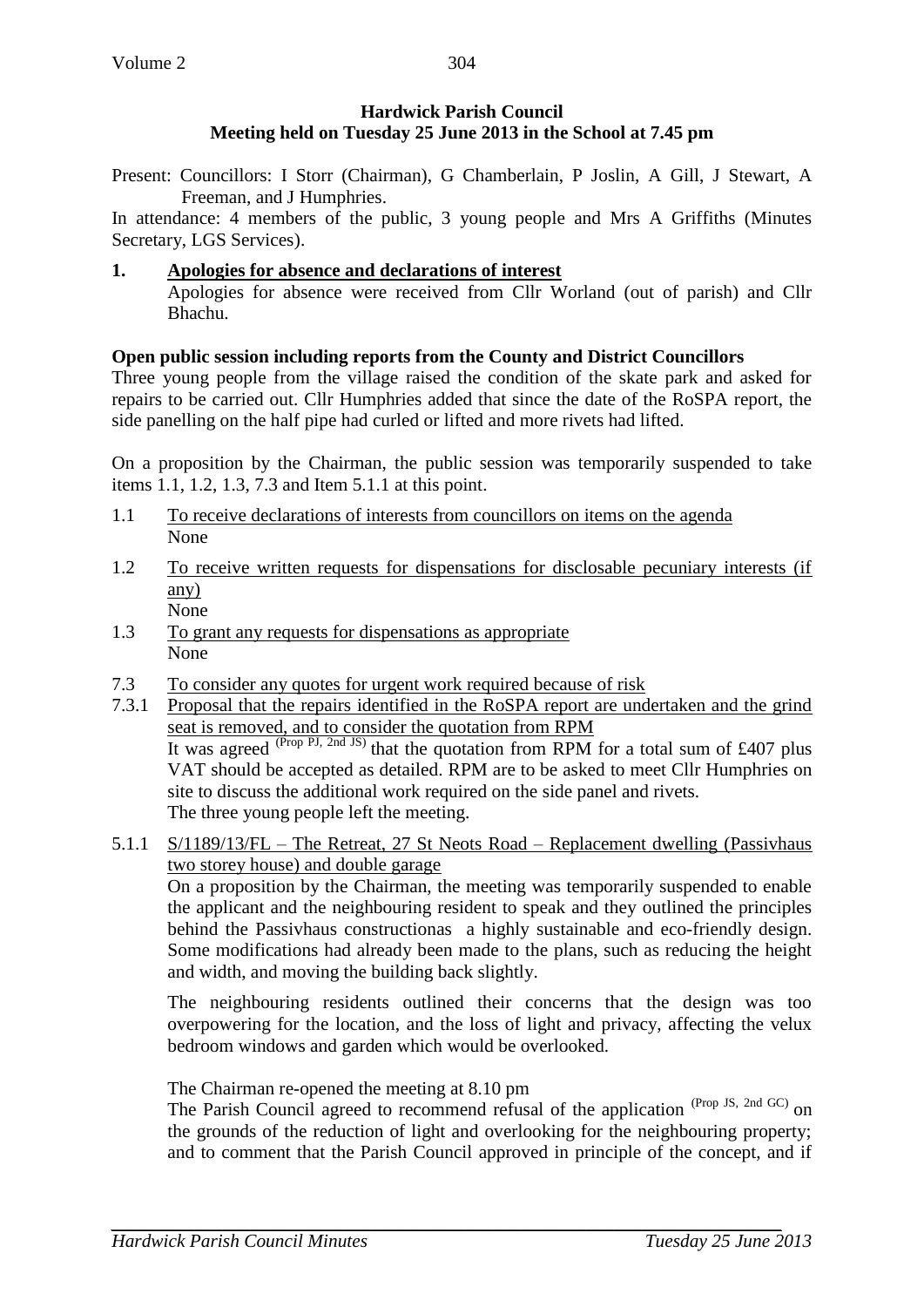any subsequent plan were to move the building back, the Parish Council would be inclined to recommend approval.

Three members of the public left the meeting at 8.15 pm.

#### **2. To approve the minutes of the previous meeting on 28 May 2013**

The minutes of the previous meeting on 28 May 2013 were approved (Prop PJ, 2nd AG) and signed by the Chairman, after amending the figure of £125 to £150 under Item 5.3, and correcting the duplication of the word "noted" under Item 7.2.3.

#### **3. Matters arising and carried forward from the last or previous meetings for discussion/decisions**

- 3.1 (5.4) Banking and High Interest Deposit Account rates review It was decided to ask the Clerk to make a recommendation and to check that the banks were sound financial institutions.
- 3.2 (5.5) Tree survey report to consider quotes for any work required Carried forward to the next meeting.
- 3.3 Millers Way to consider response from CCC

The letter from Camilla Haggett of Cambridgeshire County Council was considered. It was agreed to continue to press CCC to resolve the matter and to reply, with a copy to County Cllr Frost, that as soon as the new officer was in place, the Parish Council would like him or her to come and discuss the options with the Parish Council, as it was concerned that the matter had now been ongoing for several years.

### **4. Correspondence/communications received**

4.1 Alex Minei – request to use Recreation Ground for football tournament on 10 July It was unanimously agreed  $(Prop \text{IS, 2nd GC})$  to grant permission for the use of the Recreation Ground for a football tournament on 10 July, subject to Mr Minei checking first with the Clubs that there were no prior commitments or clashes, and that he had the full appropriate insurance in place for the event.

### **5. Planning Applications and Decision notices**

- 5.1 Planning applications received since the last meeting
- 5.1.1 S/1189/13/FL The Retreat, 27 St Neots Road Replacement dwelling (Passivhaus two storey house) and double garage. Taken earlier.
- 5.1.2 S/1103/13/FL 114 Limes Road Two storey side extension to dwelling The Parish Council made no recommendation (Prop AF, 2nd GC)
- 5.2 SCDC Decision Notices
- 5.2.1 S/0854/13/FL 17 St Neots Road Extension to garage Permission granted by SCDC. - Noted.
- 5.2.2 S/0875/13/FL 31 Meridian Close Rear single storey extension Permission granted by SCDC. - Noted.

Consideration was given to an application for bungalows on land adjacent to Casa di Foseta, St Neots Road. It was agreed to write to the Planning Officer noting the planning application for bungalows on the site where a touring caravan site had already been approved, and expressing the Parish Council's concerns that the conditions for the latter were inadequate, and as well as a 28 day licence the Council would wish to see a licence which prohibited any caravans being present on the site from November to March inclusive.

5.3 Tree Works applications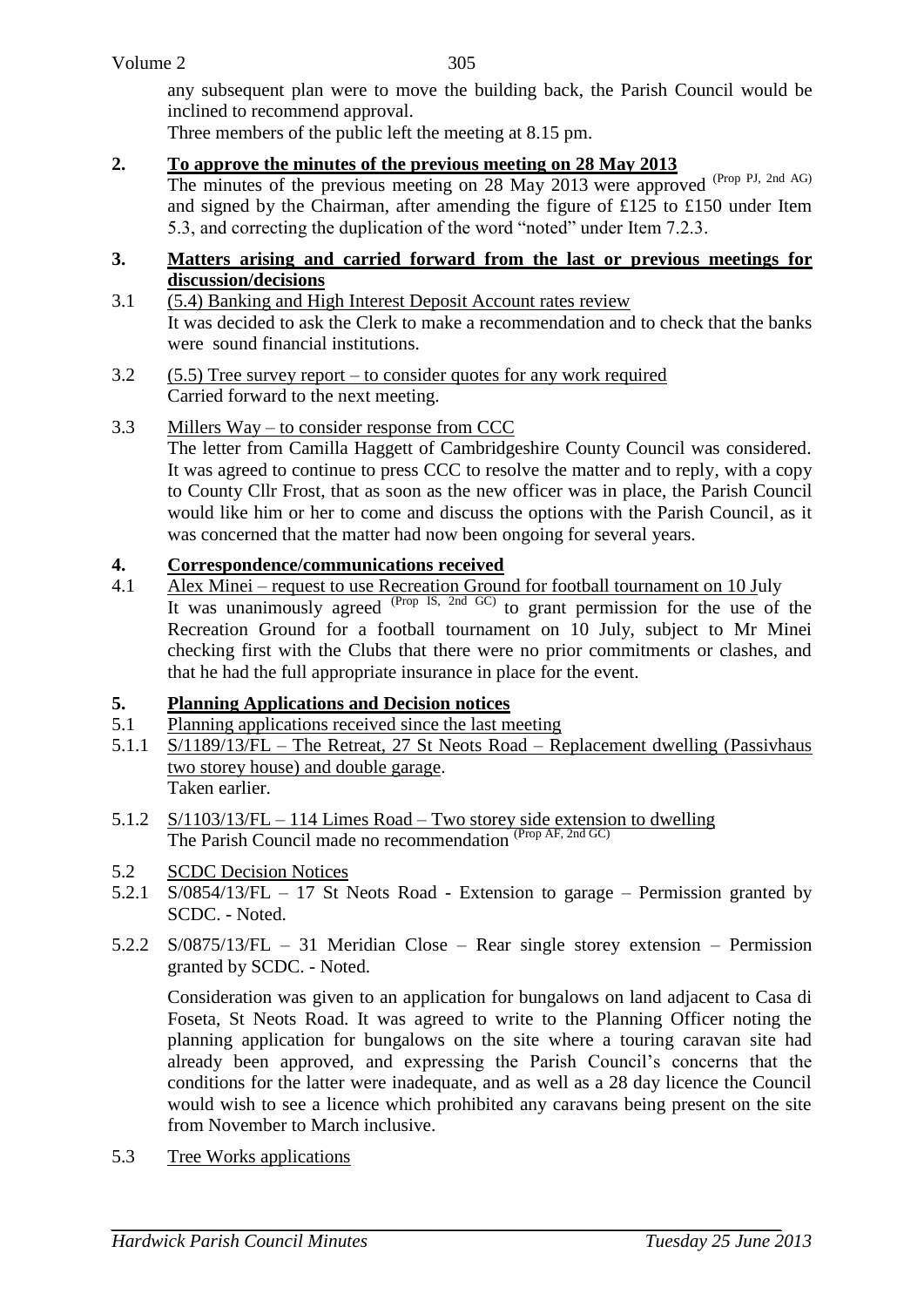306

None. It was noted that a subsidence claim in Sudeley Grove had been forwarded to the Council's insurers.

## **6. Members reports and items for information only**

The Chairman reported that he, Cllrs Stewart, Humphries and Gill, along with people from Mears PLC, had met to paint the play equipment at Egremont Road, and a further working party will convene on 17 July at 3.30 pm to apply another coat. Appreciation was expressed for the contribution made by Mears and the work carried out.

It was noted that the tennis court electrics and the outside box had been repaired.

Cllr Joslin reported that she had spoken to Ben Pemberton, a member of Comberton Parish Council, about the proposed cycle path, and had asked that this be an agenda item for Comberton Parish Council's July meeting.

The concrete post in Limes Road will be an agenda item for the next meeting.

# **7. Finance, procedure and risk assessment**<br>**7.1** To receive the financial report and approve

#### To receive the financial report and approve the payment of bills

The financial report was received and considered and the invoices and bank statements were checked before the cheques were signed at the end of the meeting. The payments as listed in the finance report, plus Victoire Press (Hardwick Happenings) £502.00 and C Lyon (Hardwick Happenings editor's honorarium for 2 issues)  $\overline{260.00}$ , were approved for payment (Prop PJ, 2nd GC).

| Came and Company (insurance)            | £25.00   |
|-----------------------------------------|----------|
| Grounds by Rounds (Grounds maintenance) | £303.01  |
| LGS Services (Admin support)            | £1329.50 |
| HMRC (PAYE/NIC)                         | £131.60  |
| Salaries                                | £314.80  |
| Credits were noted.                     |          |

### 7.2 Play areas and skate park inspection reports

Play inspection reports were received. Thanks were expressed to Mears for their assistance with the painting of the equipment at Egremont Road. Their carpenter had also repaired the slats in the fence.

Skate park – taken earlier.

Recreation Ground – A person had been seen using a golf club on the Recreation Ground. It was agreed that if members saw this again he would be asked to refrain from using the golf club, to avoid damage to the pitch.

7.3 To consider any quotes for urgent work required because of risk None.

#### **8. Members items for the next agenda and for the Clerk's information and Closure of meeting**

Cllr Joslin requested that the contractor be asked to cut the vegetation on the Millennium Way now, in accordance with the contract.

Improvements at Cahill's Corner is to be an agenda item for the next meeting. Cllr Frost is to be asked about the outcome of the Minor Highways Improvements Scheme bid.

Consideration is to be given to making further representations to the Highways Department about parking outside the shop. This will be an agenda item for the next meeting. Cllr Frost is to be informed